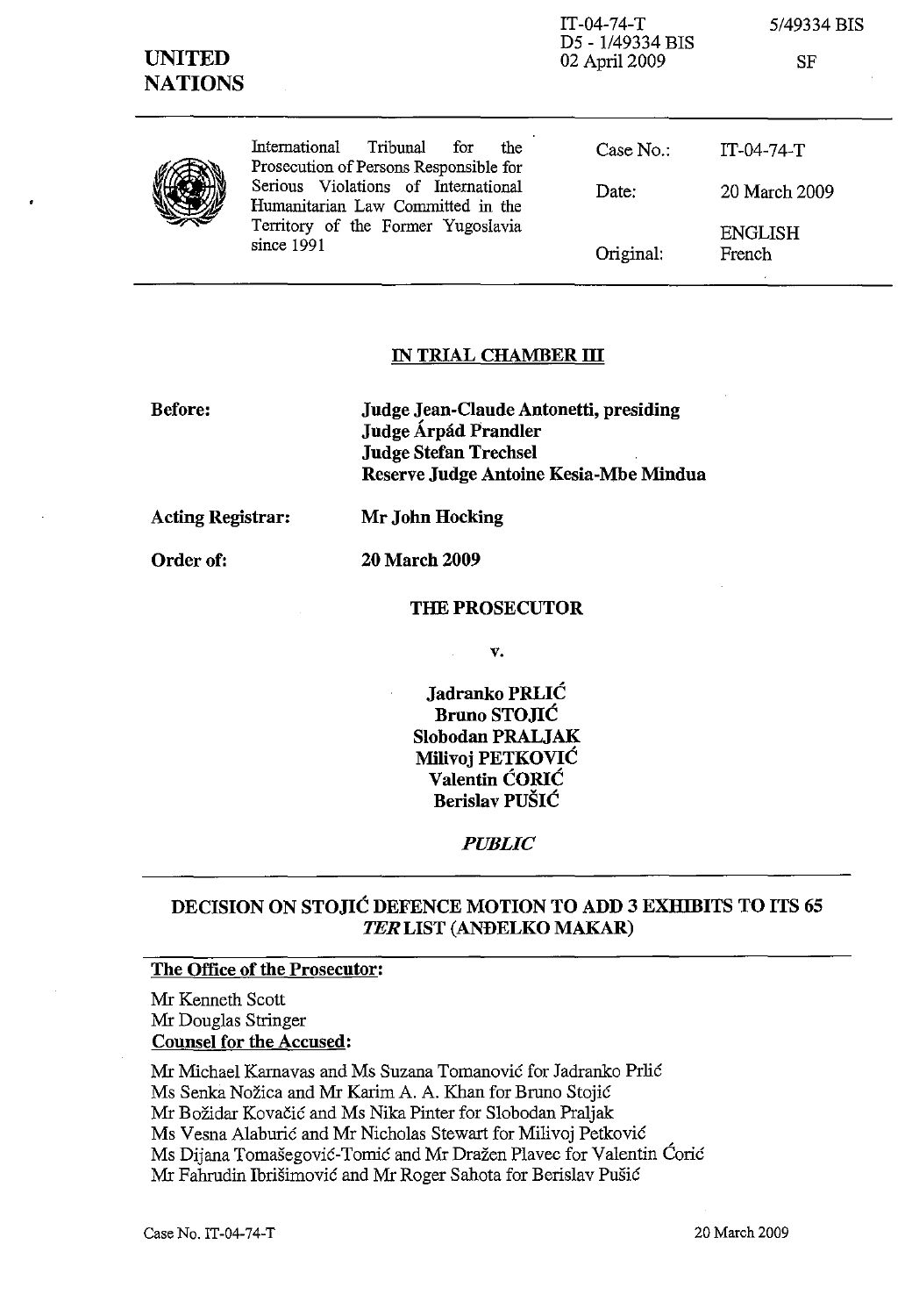**TRIAL CHAMBER ITI** ("Chamber") of the International Tribunal for the Prosecution of Persons Responsible for Serious Violations of International Humanitarian Law Committed in the Territory of the Former Yugoslavia since 1991 ("Tribunal"),

**SEIZED OF** "Bruno Stojic's Motion to Add Exhibits to the Rule 65 *ter* (G) Exhibit List with Annexes A-D", to which 4 annexes are attached,  $\frac{1}{2}$  filed publicly by Counsel for the Accused Stojic ("Stojic Defence") on 19 March 2009 ("Motion"), in which the Stojic Defence requests that the Chamber allow the addition of three exhibits<sup>2</sup> ("Proposed Exhibits") that it plans to put to Witness Andelko Makar, who is scheduled to appear from 23 to 25 March 2009 to its list of exhibits established pursuant to Rule 65 *ter* (G) of the Rules of Procedure and Evidence ("Rules"; "65 *ter*  List"),

**CONSIDERING** that the other parties did not file a response to the Motion,

**CONSIDERING** that the Stojic Defence submits that it only recently received the Proposed Exhibits from its investigators and that it brought them to the attention of the Chamber and the other parties at the earliest opportunity,<sup>3</sup>

**CONSIDERING** that the Stojic Defence argues that Exhibits 2D 01530 and 2D 01531, both dated 16 February 1993 and signed by the Accused Stojic, concern the relieving and appointment of members of the  $115<sup>th</sup>$  HVO Brigade,<sup>4</sup>

**CONSIDERING** that the Stojic Defence submits that these two documents are relevant insofar as they bear witness to the fact that the President of the HZ H-B had the power to appoint high-ranking officers and Brigade commanders, while the Chief of the Defence Department, the Accused Bruno Stojic, could only appoint subordinate officers; that Exhibits 2D 01530 and 2D 01531 are therefore essential in order to understand and interpret Article 34 of the Decree on the Armed Forces of the HZ  $H-B<sub>2</sub>$ <sup>5</sup>

<sup>&</sup>lt;sup>1</sup> Annex A (Exhibit 2D 01530), Annex B (Exhibit 2D 01531), Annex C (Exhibit 2D 01532) and Annex D (supplement to the 65 ter summary of Witness Andelko Makar).

 $2^2$  2D 01530, 2D 01531, 2D 01532.

<sup>3</sup> Motion, p. 3 para. 3.

 $4$  Motion, p. 3 para. 4.

<sup>5</sup> Motion, p. 3 para. 4.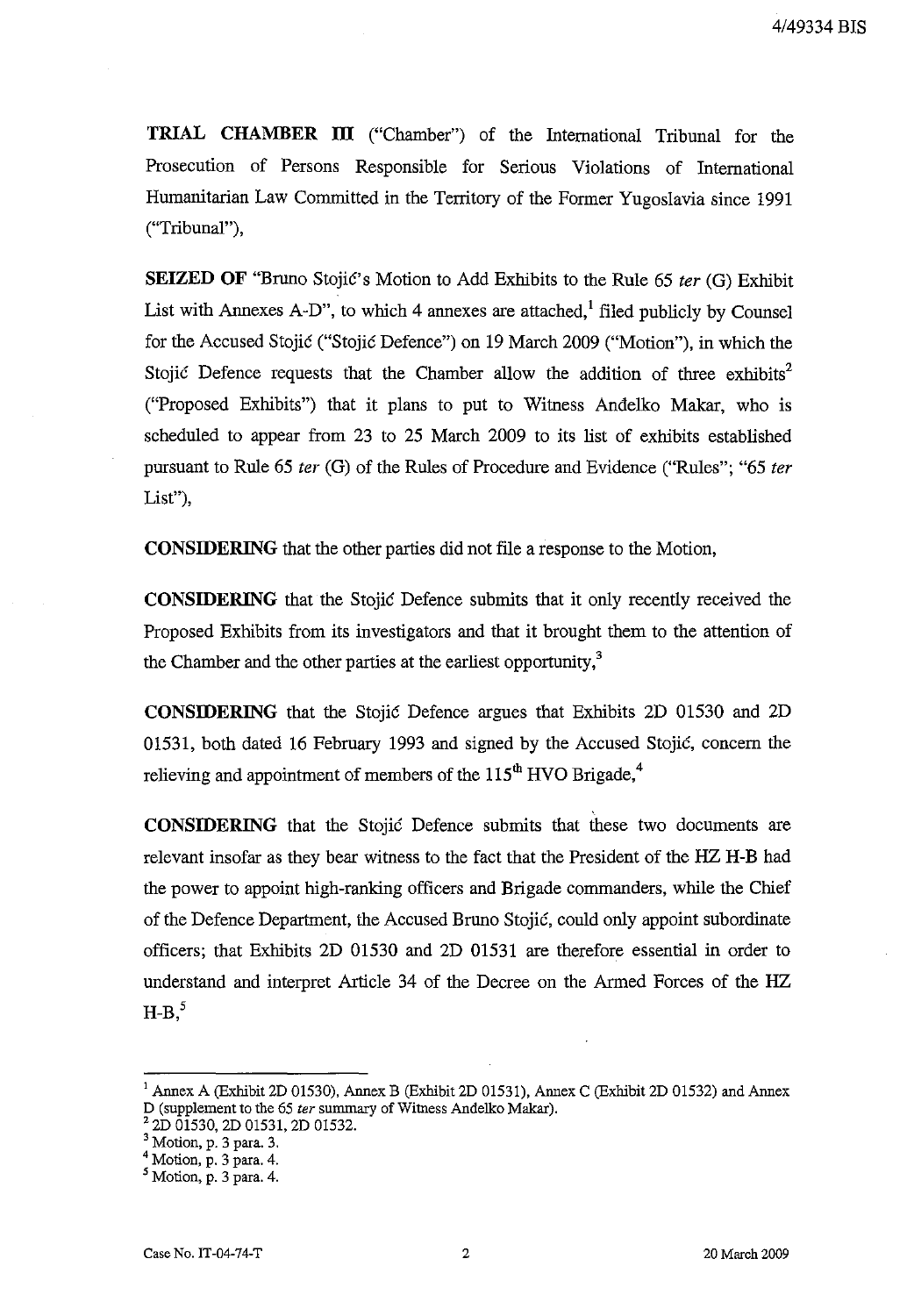**CONSIDERING** that the Stojic Defence argues that Exhibit 2D 01532 refers to the establishment of a joint command of the HVO and ARBiR in the operational zone of the ARBiH  $2^{nd}$  Corps the and mentions the existence of a convoy of military equipment travelling from Grude to the zone of responsibility of this army corps; that therefore this document falls within the scope of Andelko Makar's testimony, which will notably deal with the organisation of a system of command grouping together the HVO and the ARBiH and the HVO's logistical support to the ARBiH.<sup>6</sup>

**CONSIDERING** that the Stojic Defence notes that Andelko Makar served within the command of the ARBiH  $2^{nd}$  Corps and that by virtue of his functions he (1) took part in the establishment of a joint HVO-ARBiH command (2) organised the the delivery of military equipment coming from Grude and (3) was familiar with the appointment procedure within the ARBiH  $2<sup>nd</sup>$  Corps, which at the time had authority over the 115<sup>th</sup> RVO Brigade; that his functions will allow him to testify about the reliability, relevance and probative value of the Proposed Exhibits,<sup>7</sup>

**CONSIDERING,** as a preliminary matter, that the Chamber notes the filing by the Stojic Defence of a supplement to the 65 ter summary of the testimony of Andelko Makar in Annex D to the Motion,

**CONSIDERING** that the Chamber recalls that in order to grant a motion to add exhibits to the 65 ter List, these exhibits must be disclosed to the Parties sufficiently in advance in view of their presentation to a witness in court so as not to inhibit their preparations for cross-examination,

**CONSIDERING** that the Chamber recalls the "Decision Adopting Guidelines for the Presentation of Defence Evidence", rendered on 24 April 2008, and particularly Guideline 8 that stipulates that in order to grant a motion to add exhibits to the 65 ter List, the Parties in question must file a motion with the Chamber to add the exhibit(s) to the 65 fer (G) List, prior to the appearance of the witness to whom the exhibits will be shown, providing the reasons why the exhibit or exhibits are essential to the case and why the exhibit or exhibits were not on the list filed pursuant to rule 65 ter (G) of the Rules,

 $<sup>6</sup>$  Motion, p. 4 paras. 6 and 7.</sup>

 $7$  Motion, pp. 3 and 4, paras. 5 and 8.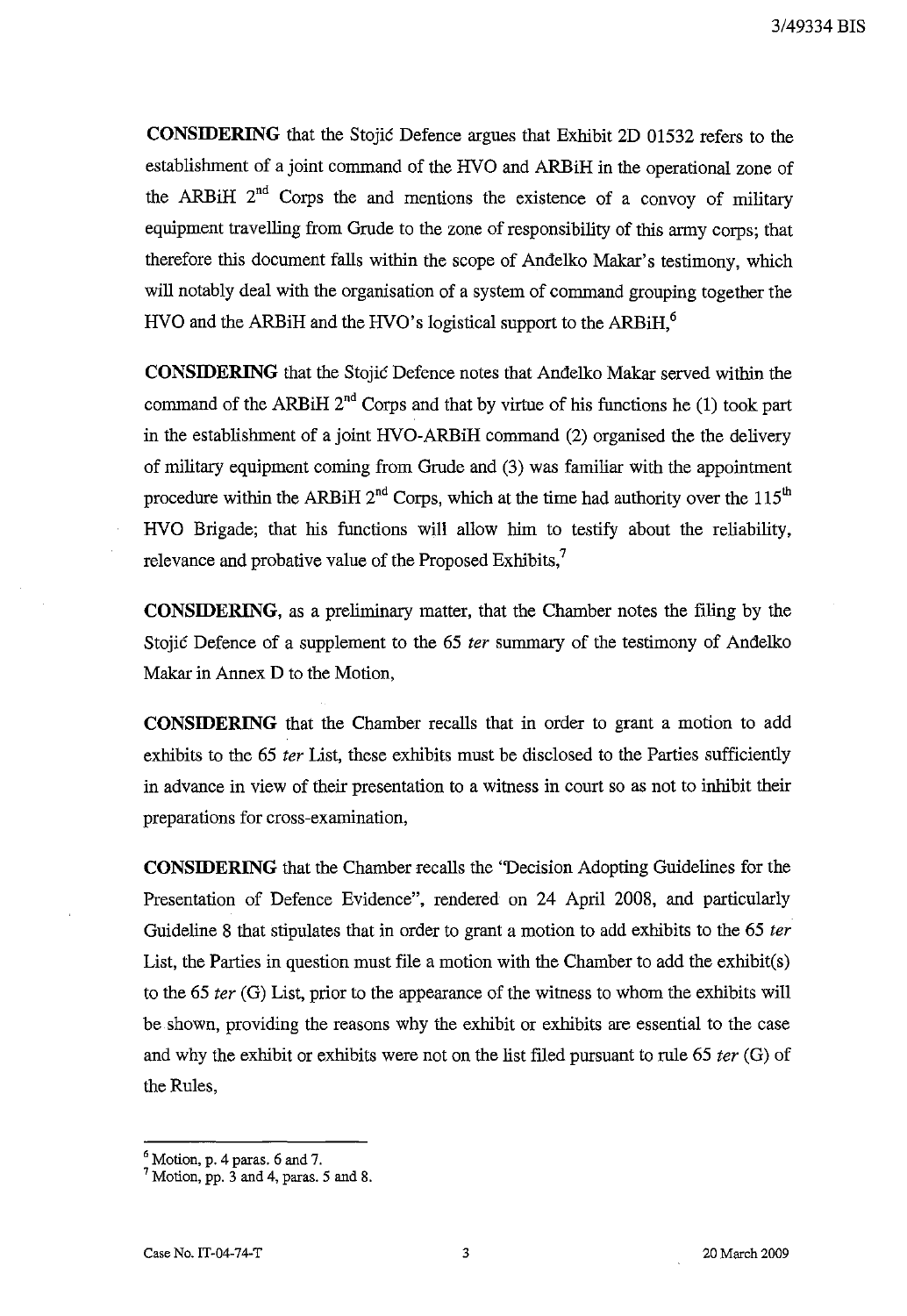**CONSIDERING** that when dealing with a motion to add exhibits to a 65 *fer* list, the Chamber will always carry out a *prima facie* examination of the reliability, relevance and probative value of the documents before it,

**CONSIDERING** that the Chamber finds that the Proposed Exhibits are *prima facie*  reliable, in the sense that they are dated, signed and bear the letterheads and stamps of the organs that drafted them,

**CONSIDERING** that the Chamber notes that they are also *prima facie* relevant and have a certain probative value to the extent that (1) they refer to the Accused Stojić's power to appoint within the anned forces of the HZ H-B; (2) they deal with the cooperation that existed between the HVO and the ARBiH in terms of command and logistical support, information that is relevant within the meaning of paragraph 17.2 of the Amended Indictment of 11 June 2008,

**CONSIDERING** furthermore that none of the other parties have alleged prejudice resulting from the lateness of the Motion,

**CONSIDERING** that, despite the lateness of the motion and the relatively brief explanations provided by the Stojic Defence in this regard, the Chamber finds that it is in the interests of justice to authorise, on an exceptional basis, the addition of the Proposed Exhibits to the Stojic Defence 65 *fer* List,

**CONSIDERING** that the Chamber consequently decides to grant the Motion and authorises the Stojic Defence to add Exhibits 2D 01530, 2D 01531 and 2D 01532 to its 65 *fer* List,